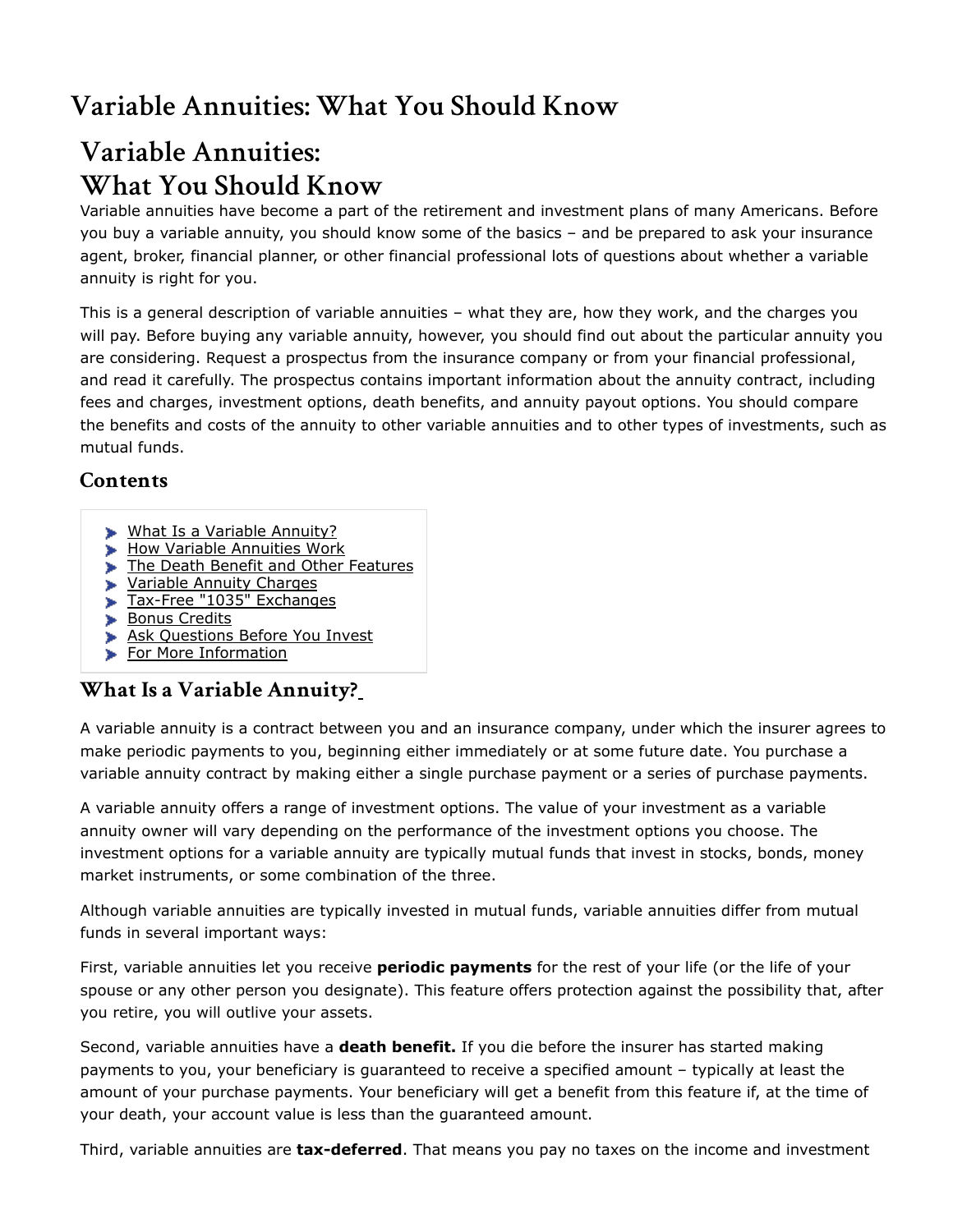gains from your annuity until you withdraw your money. You may also transfer your money from one investment option to another within a variable annuity without paying tax at the time of the transfer. When you take your money out of a variable annuity, however, you will be taxed on the earnings at ordinary income tax rates rather than lower capital gains rates. In general, the benefits of tax deferral will outweigh the costs of a variable annuity only if you hold it as a long-term investment to meet retirement and other long-range goals.

#### **Caution!**

Other investment vehicles, such as IRAs and employer-sponsored 401(k) plans, also may provide you with tax-deferred growth and other tax advantages. For most investors, it will be advantageous to make the maximum allowable contributions to IRAs and 401(k) plans before investing in a variable annuity.

In addition, if you are investing in a variable annuity through a tax-advantaged retirement plan (such as a 401(k) plan or IRA), you will get **no additional tax advantage** from the variable annuity. Under these circumstances, consider buying a variable annuity only if it makes sense because of the annuity's other features, such as lifetime income payments and death benefit protection. The tax rules that apply to variable annuities can be complicated – before investing, you may want to consult a tax adviser about the tax consequences to you of investing in a variable annuity.

*Remember:* Variable annuities are designed to be long-term investments, to meet retirement and other long-range goals. Variable annuities are not suitable for meeting short-term goals because substantial taxes and insurance company charges may apply if you withdraw your money early. Variable annuities also involve investment risks, just as mutual funds do.

## **How Variable Annuities Work**

A variable annuity has two phases: an **accumulation phase** and a **payout phase**.

During the **accumulation phase**, you make purchase payments, which you can allocate to a number of investment options. For example, you could designate 40% of your purchase payments to a bond fund, 40% to a U.S. stock fund, and 20% to an international stock fund. The money you have allocated to each mutual fund investment option will increase or decrease over time, depending on the fund's performance. In addition, variable annuities often allow you to allocate part of your purchase payments to a fixed account. A fixed account, unlike a mutual fund, pays a fixed rate of interest. The insurance company may reset this interest rate periodically, but it will usually provide a guaranteed minimum (*e.g.*, 3% per year).

**Example:** You purchase a variable annuity with an initial purchase payment of \$10,000. You allocate 50% of that purchase payment (\$5,000) to a bond fund, and 50% (\$5,000) to a stock fund. Over the following year, the stock fund has a 10% return, and the bond fund has a 5% return At the end of the year, your account has a value of \$10,750 (\$5,500 in the stock fund and \$5,250 in the bond fund), minus fees and charges (discussed below).

Your most important source of information about a variable annuity's investment options is the prospectus. Request the prospectuses for the mutual fund investment options. Read them carefully before you allocate your purchase payments among the investment options offered. You should consider a variety of factors with respect to each fund option, including the fund's investment objectives and policies, management fees and other expenses that the fund charges, the risks and volatility of the fund, and whether the fund contributes to the diversification of your overall investment portfolio. The SEC's online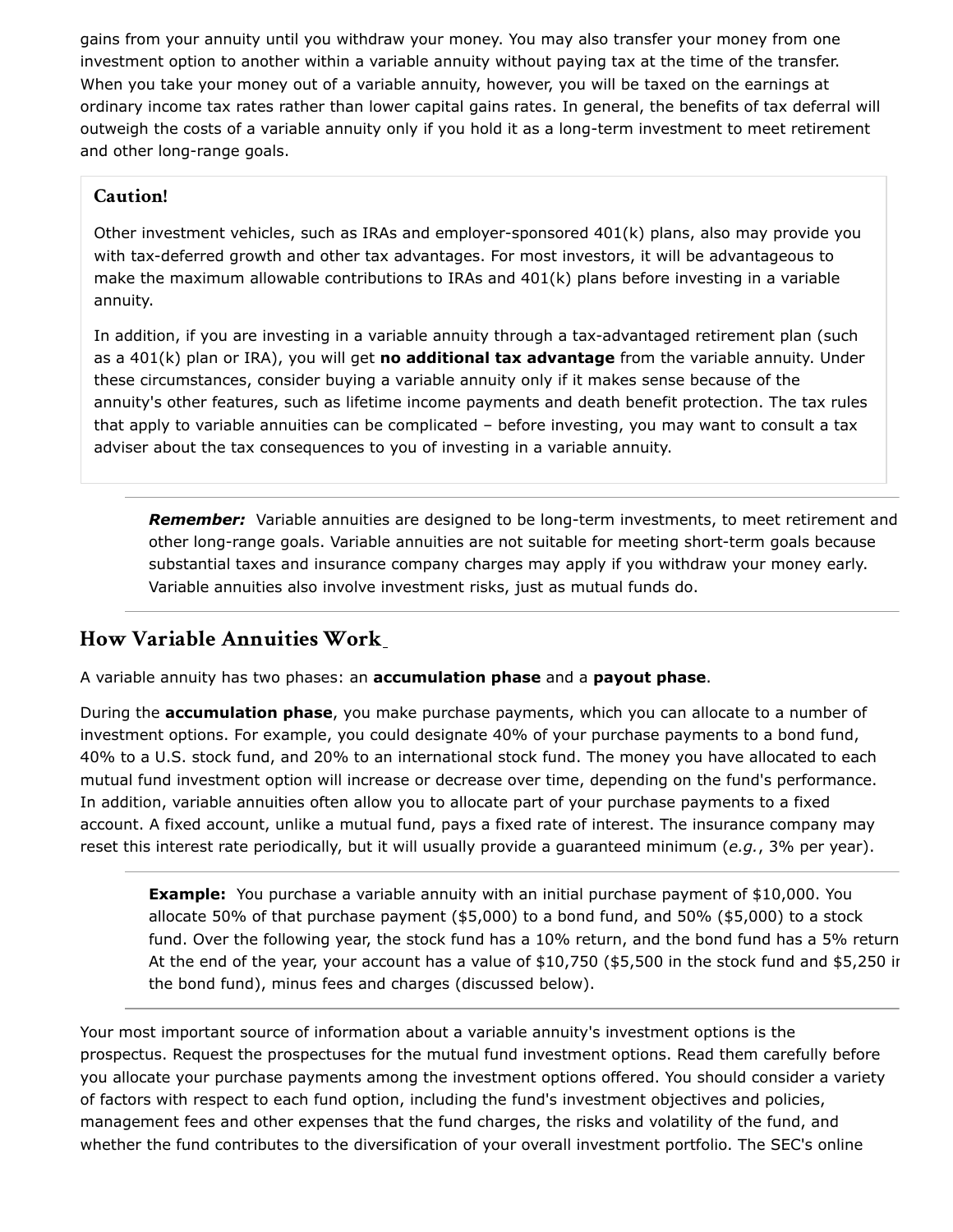publication, *[Mutual Fund Investing: Look at More Than a Fund's Past Performance](http://www.sec.gov/investor/pubs/mfperform.htm)*, provides information about these factors. Another SEC online publication, *[Invest Wisely: An Introduction to Mutual Funds](http://www.sec.gov/investor/pubs/inwsmf.htm)*, provides general information about the types of mutual funds and the expenses they charge.

During the accumulation phase, you can typically transfer your money from one investment option to another without paying tax on your investment income and gains, although you may be charged by the insurance company for transfers. However, if you withdraw money from your account during the early years of the accumulation phase, you may have to pay "surrender charges," which are discussed below. In addition, you may have to pay a 10% federal tax penalty if you withdraw money before the age of 59½.

At the beginning of the **payout phase**, you may receive your purchase payments plus investment income and gains (if any) as a lump-sum payment, or you may choose to receive them as a stream of payments at regular intervals (generally monthly).

If you choose to receive a stream of payments, you may have a number of choices of how long the payments will last. Under most annuity contracts, you can choose to have your annuity payments last for a period that you set (such as 20 years) or for an indefinite period (such as your lifetime or the lifetime of you and your spouse or other beneficiary). During the payout phase, your annuity contract may permit you to choose between receiving payments that are fixed in amount or payments that vary based on the performance of mutual fund investment options.

The amount of each periodic payment will depend, in part, on the time period that you select for receiving payments. Be aware that some annuities do not allow you to withdraw money from your account once you have started receiving regular annuity payments.

In addition, some annuity contracts are structured as **immediate annuities**, which means that there is no accumulation phase and you will start receiving annuity payments right after you purchase the annuity.

## **The Death Benefit and Other Features**

A common feature of variable annuities is the **death benefit**. If you die, a person you select as a beneficiary (such as your spouse or child) will receive the greater of: (i) all the money in your account, or (ii) some guaranteed minimum (such as all purchase payments minus prior withdrawals).

**Example:** You own a variable annuity that offers a death benefit equal to the greater of account value or total purchase payments minus withdrawals. You have made purchase payments totaling \$50,000. In addition, you have withdrawn \$5,000 from your account. Because of these withdrawals and investment losses, your account value is currently \$40,000. If you die, your designated beneficiary will receive \$45,000 (the \$50,000 in purchase payments you put in minus \$5,000 in withdrawals).

Some variable annuities allow you to choose a "stepped-up" death benefit. Under this feature, your guaranteed minimum death benefit may be based on a greater amount than purchase payments minus withdrawals. For example, the guaranteed minimum might be your account value as of a specified date, which may be greater than purchase payments minus withdrawals if the underlying investment options have performed well. The purpose of a stepped-up death benefit is to "lock in" your investment performance and prevent a later decline in the value of your account from eroding the amount that you expect to leave to your heirs. This feature carries a charge, however, which will reduce your account value.

Variable annuities sometimes offer other optional features, which also have extra charges. One common feature, the guaranteed minimum income benefit, guarantees a particular minimum level of annuity payments, even if you do not have enough money in your account (perhaps because of investment losses) to support that level of payments. Other features may include long-term care insurance, which pays for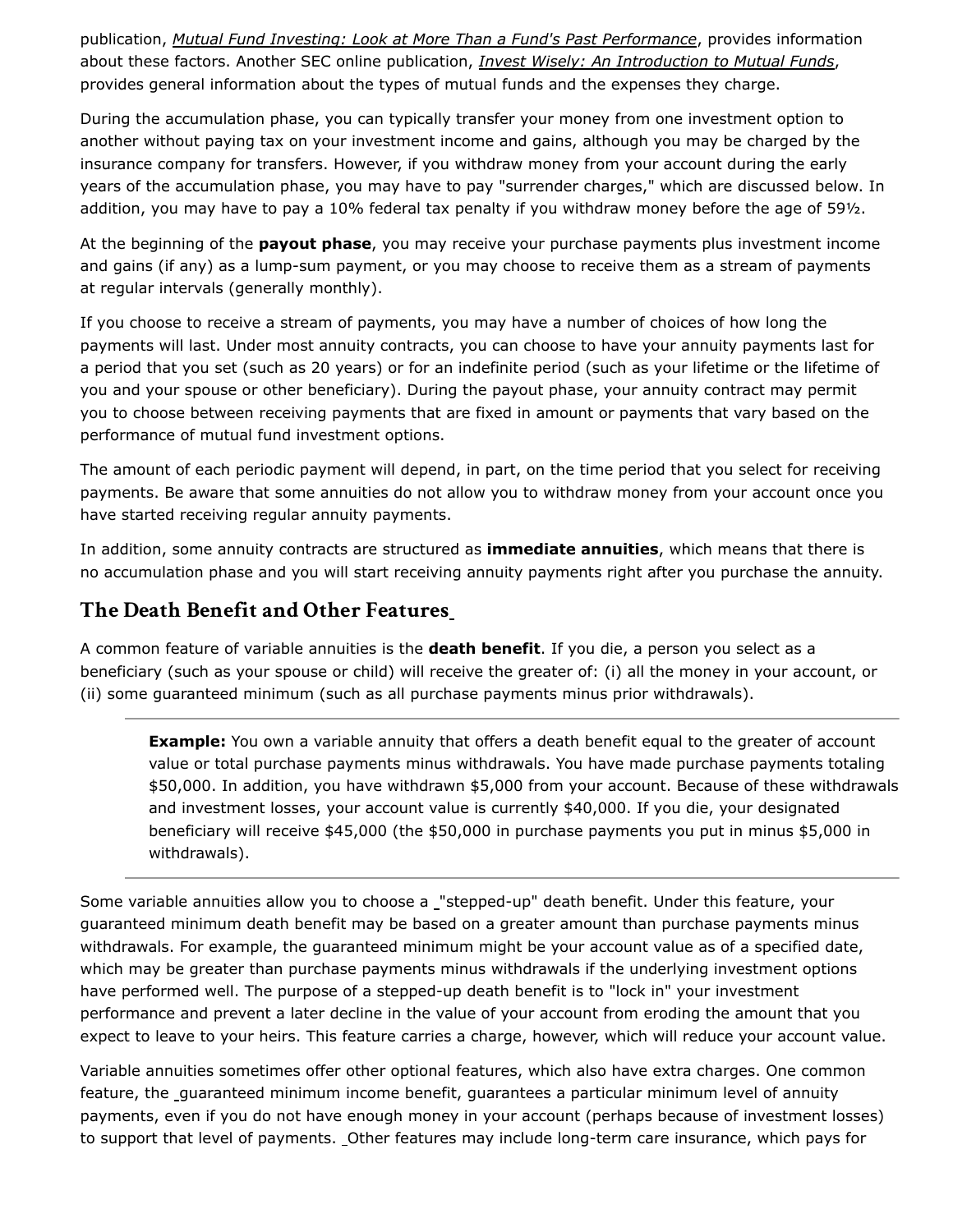home health care or nursing home care if you become seriously ill.

You may want to consider the financial strength of the insurance company that sponsors any variable annuity you are considering buying. This can affect the company's ability to pay any benefits that are greater than the value of your account in mutual fund investment options, such as a death benefit, guaranteed minimum income benefit, long-term care benefit, or amounts you have allocated to a fixed account investment option.

#### **Caution!**

You will pay for each benefit provided by your variable annuity. Be sure you understand the charges. Carefully consider whether you need the benefit. If you do, consider whether you can buy the benefit more cheaply as part of the variable annuity or separately (*e.g*., through a long-term care insurance policy).

### **Variable Annuity Charges**

You will pay several charges when you invest in a variable annuity. Be sure you understand all the charges before you invest. **These charges will reduce the value of your account and the return on your investment.** Often, they will include the following:

**Surrender charges** – If you withdraw money from a variable annuity within a certain period after a purchase payment (typically within six to eight years, but sometimes as long as ten years), the insurance company usually will assess a "surrender" charge, which is a type of sales charge. This charge is used to pay your financial professional a commission for selling the variable annuity to you. Generally, the surrender charge is a percentage of the amount withdrawn, and declines gradually over a period of several years, known as the "**surrender period**." For example, a 7% charge might apply in the first year after a purchase payment, 6% in the second year, 5% in the third year, and so on until the eighth year, when the surrender charge no longer applies. Often, contracts will allow you to withdraw part of your account value each year – 10% or 15% of your account value, for example – without paying a surrender charge.

> **Example:** You purchase a variable annuity contract with a \$10,000 purchase payment. The contract has a schedule of surrender charges, beginning with a 7% charge in the first year, and declining by 1% each year. In addition, you are allowed to withdraw 10% of your contract value each year free of surrender charges. In the first year, you decide to withdraw \$5,000, or one-half of your contract value of \$10,000 (assuming that your contract value has not increased or decreased because of investment performance). In this case, you could withdraw \$1,000 (10% of contract value) free of surrender charges, but you would pay a surrender charge of 7%, or \$280, on the other \$4,000 withdrawn.

**Mortality and expense risk charge** – This charge is equal to a certain percentage of your account value, typically in the range of 1.25% per year. This charge compensates the insurance company for insurance risks it assumes under the annuity contract. Profit from the mortality and expense risk charge is sometimes used to pay the insurer's costs of selling the variable annuity, such as a commission paid to your financial professional for selling the variable annuity to you.

> **Example:** Your variable annuity has a mortality and expense risk charge at an annual rate of 1.25% of account value. Your average account value during the year is \$20,000, so you will pay \$250 in mortality and expense risk charges that year.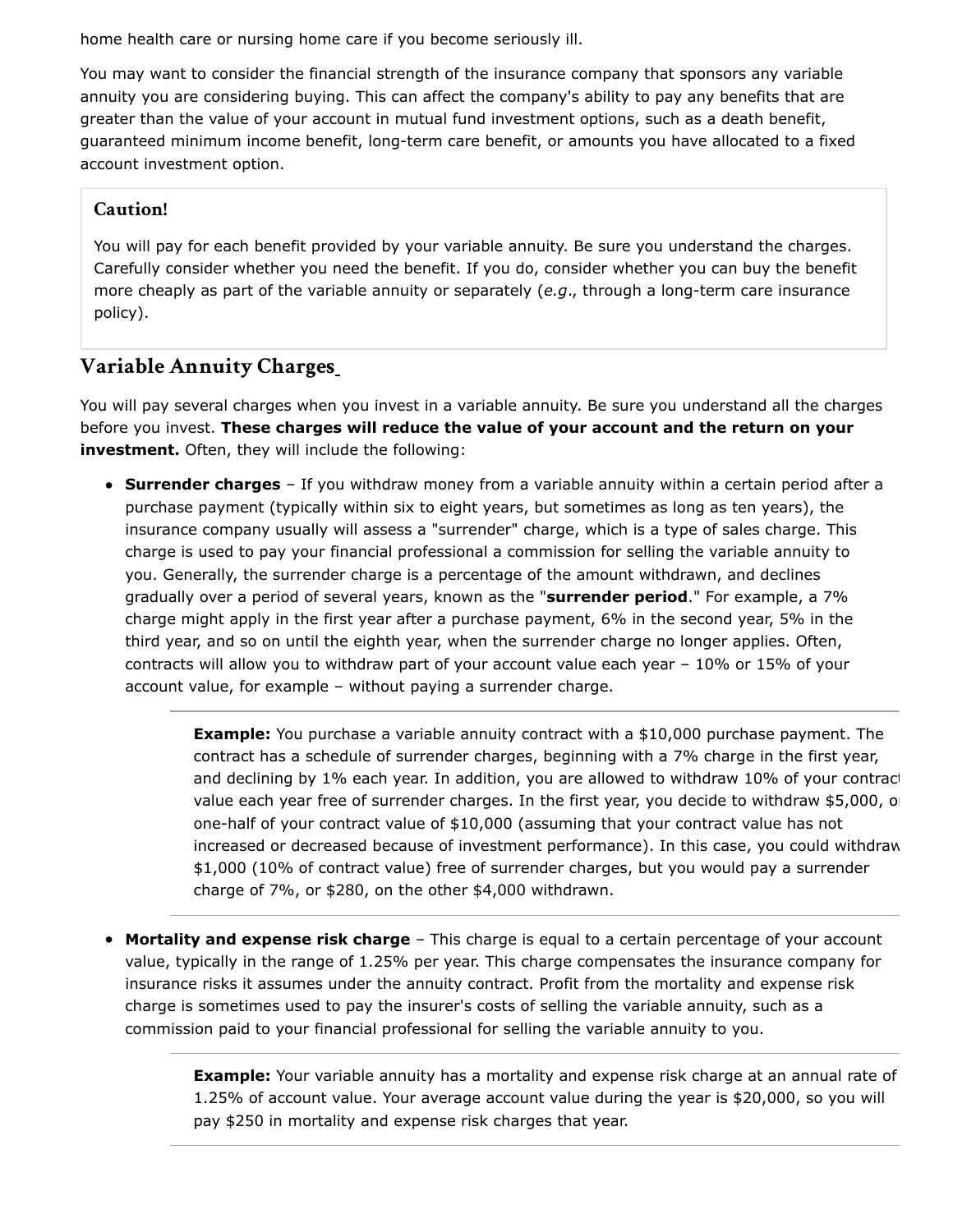**Administrative fees** – The insurer may deduct charges to cover record-keeping and other administrative expenses. This may be charged as a flat account maintenance fee (perhaps \$25 or \$30 per year) or as a percentage of your account value (typically in the range of 0.15% per year).

> **Example:** Your variable annuity charges administrative fees at an annual rate of 0.15% of account value. Your average account value during the year is \$50,000. You will pay \$75 in administrative fees.

- **Underlying Fund Expenses** You will also indirectly pay the fees and expenses imposed by the mutual funds that are the underlying investment options for your variable annuity.
- **Fees and Charges for Other Features** Special features offered by some variable annuities, such as a [stepped-up death benefit,](http://www.sec.gov/investor/pubs/varannty.htm#step) a [guaranteed minimum income benefit,](http://www.sec.gov/investor/pubs/varannty.htm#gmin) or [long-term care insurance,](http://www.sec.gov/investor/pubs/varannty.htm#long) often carry additional fees and charges.

Other charges, such as initial sales loads, or fees for transferring part of your account from one investment option to another, may also apply. You should ask your financial professional to explain to you all charges that may apply. You can also find a description of the charges in the prospectus for any variable annuity that you are considering.

## **Tax-Free "1035" Exchanges**

Section 1035 of the U.S. tax code allows you to exchange an existing variable annuity contract for a new annuity contract without paying any tax on the income and investment gains in your current variable annuity account. These tax-free exchanges, known as 1035 exchanges, can be useful if another annuity has features that you prefer, such as a larger death benefit, different annuity payout options, or a wider selection of investment choices.

You may, however, be required to pay surrender charges on the old annuity if you are still in the surrender charge period. In addition, a new surrender charge period generally begins when you exchange into the new annuity. This means that, for a significant number of years (as many as 10 years), you typically will have to pay a surrender charge (which can be as high as 9% of your purchase payments) if you withdraw funds from the new annuity. Further, the new annuity may have higher annual fees and charges than the old annuity, which will reduce your returns.

#### **Caution!**

If you are thinking about a 1035 exchange, you should compare both annuities carefully. Unless you plan to hold the new annuity for a significant amount of time, you may be better off keeping the old annuity because the new annuity typically will impose a new surrender charge period. Also, if you decide to do a 1035 exchange, you should talk to your financial professional or tax adviser to make sure the exchange will be tax-free. If you surrender the old annuity for cash and then buy a new annuity, you will have to pay tax on the surrender.

## **Bonus Credits**

Some insurance companies are now offering variable annuity contracts with "bonus credit" features. These contracts promise to add a bonus to your contract value based on a specified percentage (typically ranging from 1% to 5%) of purchase payments.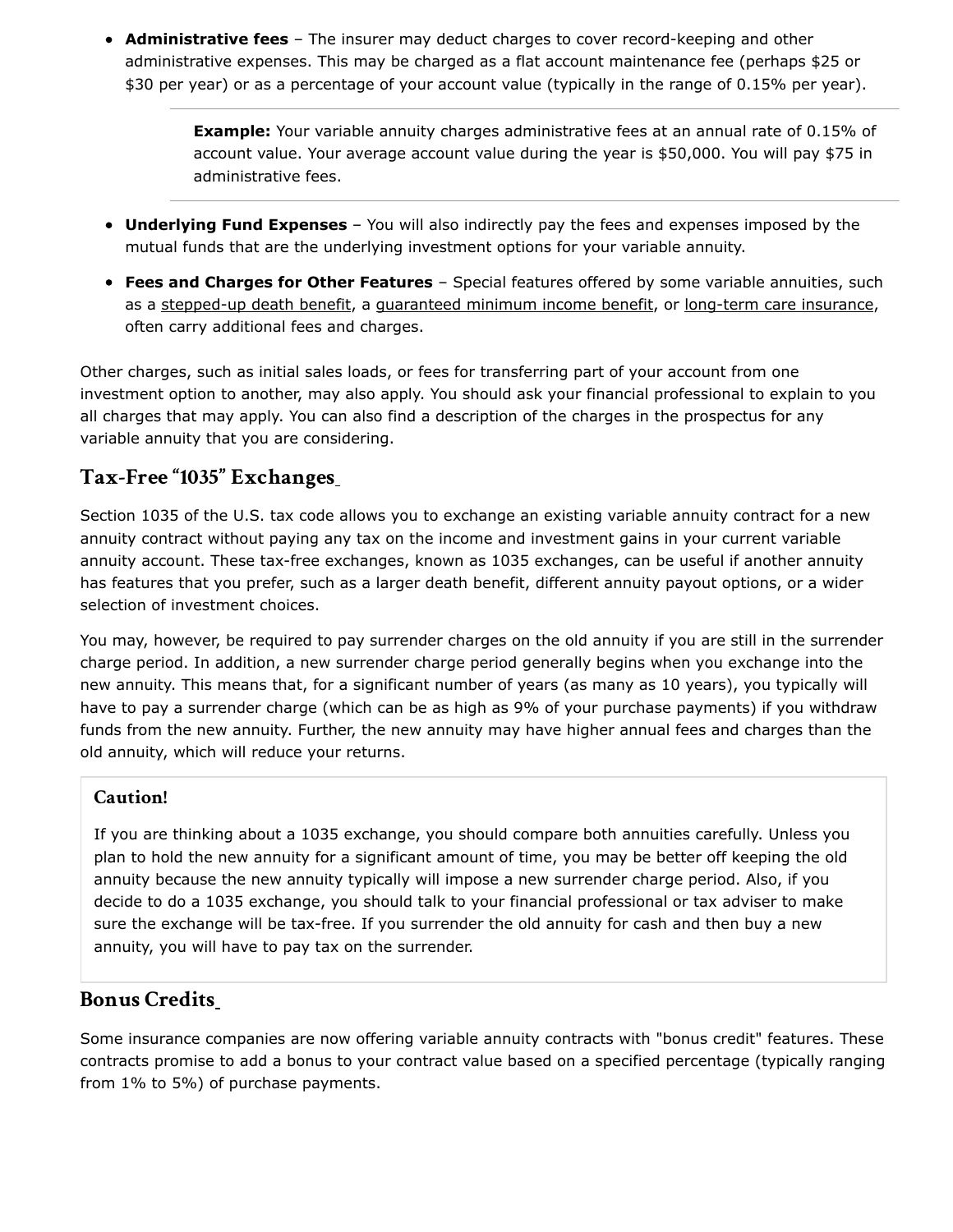**Example:** You purchase a variable annuity contract that offers a bonus credit of 3% on each purchase payment. You make a purchase payment of \$20,000. The insurance company issuing the contract adds a bonus of \$600 to your account.

#### **Caution!**

Variable annuities with bonus credits may carry a downside, however – higher expenses that can outweigh the benefit of the bonus credit offered.

Frequently, insurers will charge you for bonus credits in one or more of the following ways:

- *Higher surrender charges*  Surrender charges may be higher for a variable annuity that pays you a bonus credit than for a similar contract with no bonus credit.
- *Longer surrender periods* Your purchase payments may be subject to surrender charges for a longer period than they would be under a similar contract with no bonus credit.
- *Higher mortality and expense risk charges and other charges* Higher annual mortality and expense risk charges may be deducted for a variable annuity that pays you a bonus credit. Although the difference may seem small, over time it can add up. In addition, some contracts may impose a separate fee specifically to pay for the bonus credit.

Before purchasing a variable annuity with a bonus credit, ask yourself – and the financial professional who is trying to sell you the contract – whether the bonus is worth more to you than any increased charges you will pay for the bonus. This may depend on a variety of factors, including the amount of the bonus credit and the increased charges, how long you hold your annuity contract, and the return on the underlying investments. You also need to consider the other features of the annuity to determine whether it is a good investment for you.

**Example:** You make purchase payments of \$10,000 in Annuity A and \$10,000 in Annuity B. Annuity A offers a bonus credit of 4% on your purchase payment, and deducts annual charges totaling 1.75%. Annuity B has no bonus credit and deducts annual charges totaling 1.25%. Let's assume that both annuities have an annual rate of return, prior to expenses, of 10%. By the tenth year, your account value in Annuity A will have grown to \$22,978. But your account value in Annuity B will have grown more, to \$23,136, because Annuity B deducts lower annual charges, even though it does not offer a bonus.

You should also note that a bonus may only apply to your initial premium payment, or to premium payments you make within the first year of the annuity contract. Further, under some annuity contracts the insurer will take back all bonus payments made to you within the prior year or some other specified period if you make a withdrawal, if a death benefit is paid to your beneficiaries upon your death, or in other circumstances.

#### **Caution!**

If you already own a variable annuity and are thinking of exchanging it for a different annuity with a bonus feature, you should be careful. Even if the surrender period on your current annuity contract has expired, a new surrender period generally will begin when you exchange that contract for a new one. This means that, by exchanging your contract, you will forfeit your ability to withdraw money from your account without incurring substantial surrender charges. And as described above, the schedule of surrender charges and other fees may be higher on the variable annuity with the bonus credit than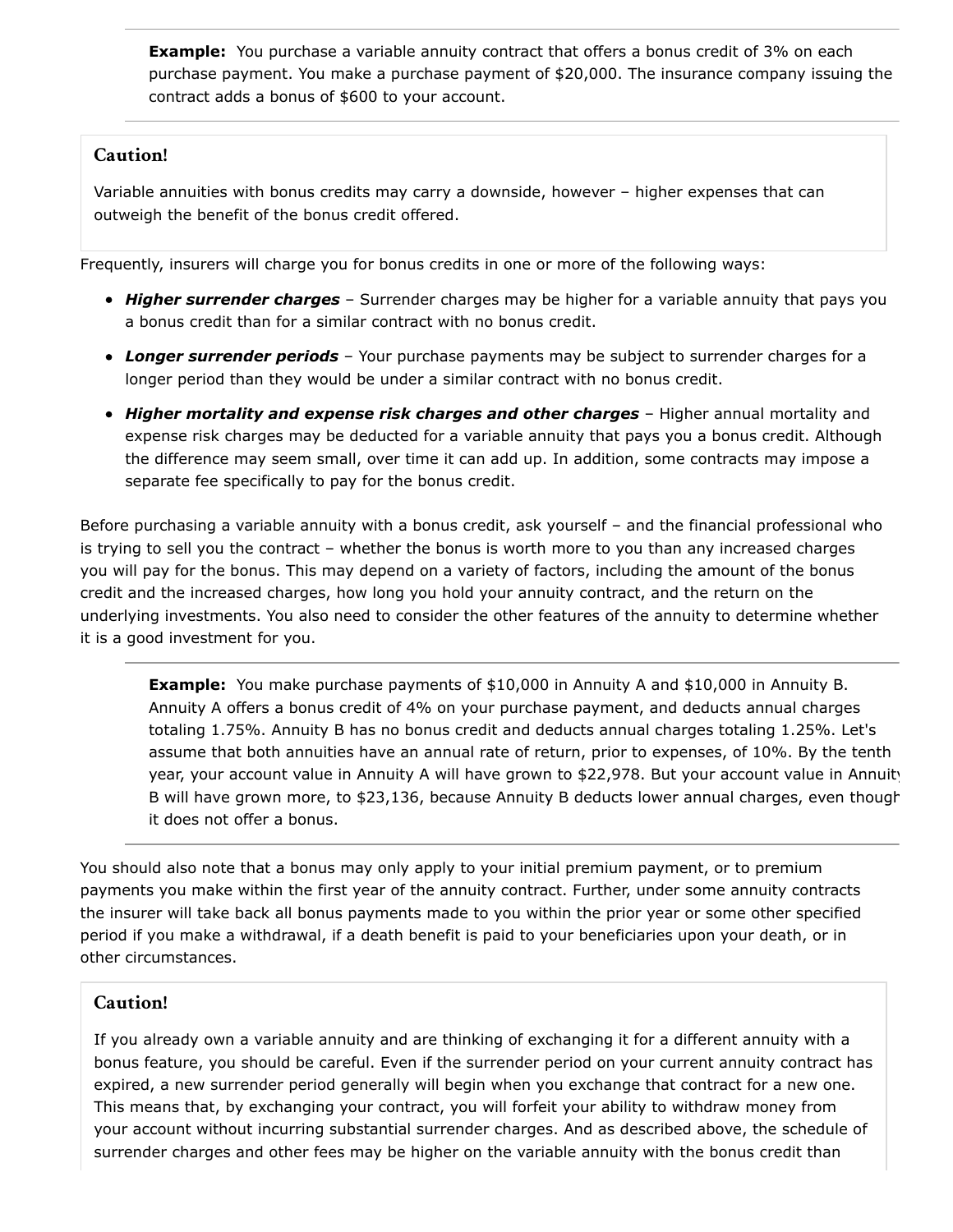**Example:** You currently hold a variable annuity with an account value of \$20,000, which is no longer subject to surrender charges. You exchange that annuity for a new variable annuity, which pays a 4% bonus credit and has a surrender charge period of eight years, with surrender charges beginning at 9% of purchase payments in the first year. Your account value in this new variable annuity is now \$20,800. During the first year you hold the new annuity, you decide to withdraw all of your account value because of an emergency situation. Assuming that your account value has not increased or decreased because of investment performance, you will receive \$20,800 minus 9% of your \$20,000 purchase payment, or \$19,000. This is \$1,000 less than you would have received if you had stayed in the original variable annuity, where you were no longer subject to surrender charges.

**In short:** Take a hard look at bonus credits. In some cases, the "bonus" may not be in your best interest.

### **Ask Questions Before You Invest**

Financial professionals who sell variable annuities have a duty to advise you as to whether the product they are trying to sell is suitable to your particular investment needs. Don't be afraid to ask them questions. And write down their answers, so there won't be any confusion later as to what was said.

Variable annuity contracts typically have a "free look" period of ten or more days, during which you can terminate the contract without paying any surrender charges and get back your purchase payments (which may be adjusted to reflect charges and the performance of your investment). You can continue to ask questions in this period to make sure you understand your variable annuity before the "free look" period ends.

Before you decide to buy a variable annuity, consider the following questions:

- Will you use the variable annuity primarily to save for retirement or a similar long-term goal?
- Are you investing in the variable annuity through a retirement plan or IRA (which would mean that you are not receiving any additional tax-deferral benefit from the variable annuity)?
- Are you willing to take the risk that your account value may decrease if the underlying mutual fund investment options perform badly?
- Do you understand the features of the variable annuity?
- Do you understand all of the fees and expenses that the variable annuity charges?
- Do you intend to remain in the variable annuity long enough to avoid paying any surrender charges if you have to withdraw money?
- If a variable annuity offers a bonus credit, will the bonus outweigh any higher fees and charges that the product may charge?
- Are there features of the variable annuity, such as long-term care insurance, that you could purchase more cheaply separately?
- Have you consulted with a tax adviser and considered all the tax consequences of purchasing an annuity, including the effect of annuity payments on your tax status in retirement?
- If you are exchanging one annuity for another one, do the benefits of the exchange outweigh the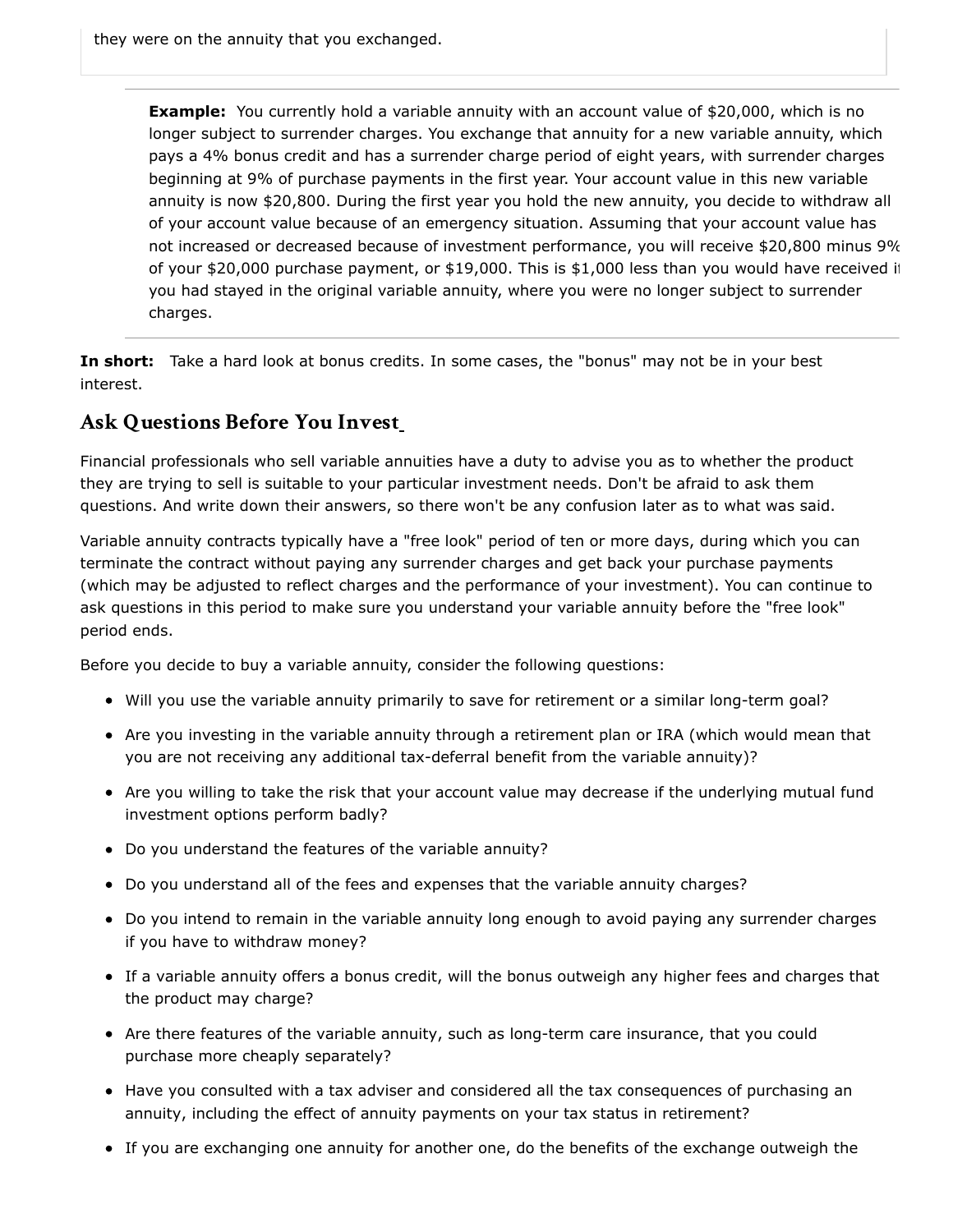costs, such as any surrender charges you will have to pay if you withdraw your money before the end of the surrender charge period for the new annuity?

*Remember:* Before purchasing a variable annuity, you owe it to yourself to learn as much as possible about how they work, the benefits they provide, and the charges you will pay.

## **For More Information**

#### **Other SEC Online Publications**

- *[Invest Wisely: An Introduction to Mutual Funds](http://www.sec.gov/investor/pubs/inwsmf.htm)* Basic information about investing in mutual funds. Much of this information applies to variable annuities, as well.
- *[Mutual Fund Investing: Look at More Than a Fund's Past Performance](http://www.sec.gov/investor/pubs/mfperform.htm)* Describes some of the factors you should consider in choosing a mutual fund.
- *[Mutual Fund Cost Calculator](http://www.sec.gov/investor/tools/mfcc/mfcc-int.htm)* Allows you to compare the total costs of owning different mutual funds.
- *[Ask Questions](http://www.sec.gov/investor/pubs/askquestions.htm)* Questions you should ask about all of your investments, the people who sell them to you, and what to do if you run into problems.
- *[Check Out Brokers and Advisers](http://www.sec.gov/investor/brokers.htm)* Describes how to get background information about your broker or investment adviser, including prior employment history and disciplinary actions.
- *[Complaints? What to Do](http://www.sec.gov/complaint.shtml)* Describes how to handle a problem with your broker or investment adviser.

#### **Other Web Sites That May Be Helpful**

- $\bullet$  [FINRA](http://www.sec.gov/cgi-bin/goodbye.cgi?www.finra.org)  $-$  FINRA is an independent self-regulatory organization charged with regulating the securities industry, including sellers of variable annuities. The FINRA has issued [several investor alerts](http://www.sec.gov/cgi-bin/goodbye.cgi?www.finra.org/Investors/ProtectYourself/InvestorAlerts/) on the topic of variable annuities, and has also issued a [release to its members](http://www.sec.gov/cgi-bin/goodbye.cgi?www.nasd.com/RulesRegulation/MemberAlerts/2004MemberAlerts/NASDW_002746) giving guidance on how to present information on the impact of taxes upon investment returns in a variable annuity as compared to a non-specific taxable account. If you have a complaint or problem about sales practices involving variable annuities, you should contact the District Office of FINRA nearest you. A list of FINRA District Offices is available on [FINRA's web site.](http://www.sec.gov/cgi-bin/goodbye.cgi?www.finra.org/Industry/Contacts/p085520)
- [National Association of Insurance Commissioners \(NAIC\)](http://www.sec.gov/cgi-bin/goodbye.cgi?www.naic.org)  The NAIC is the national organization of state insurance commissioners. Variable annuities are regulated by state insurance commissions, as well as by the SEC. The NAIC's web site contains an [interactive map](http://www.sec.gov/cgi-bin/goodbye.cgi?www.naic.org/state_web_map.htm) of the United States with links to the home pages of each state insurance commissioner. You may contact your state insurance commissioner with questions or complaints about variable annuities.

#### **How To Contact the SEC With Questions or Complaints**